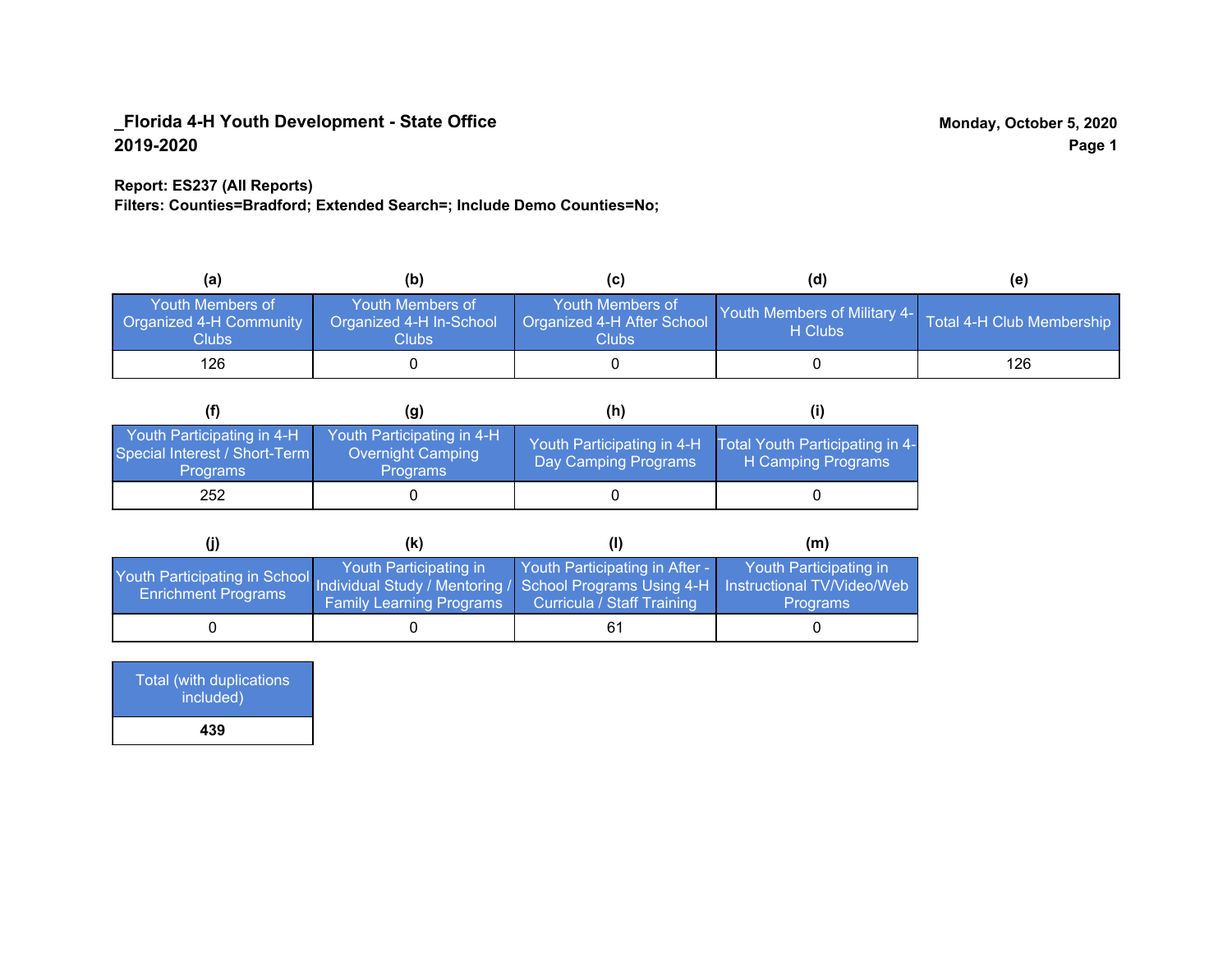**Report: ES237 (All Reports)**

**Filters: Counties=Bradford; Extended Search=; Include Demo Counties=No;**

## **School Grade (duplications eliminated)**

| Kinde | 1st | 2nd' | Brd | 4th | 5th | 6th | 7th | 8th | 9th | 10th | $-11$ th | 12th | Post HS Not in School Special | Total |
|-------|-----|------|-----|-----|-----|-----|-----|-----|-----|------|----------|------|-------------------------------|-------|
| 36    | 39  | 32   | 46  | 60  | 50  | 39  | 33  | 31  | 20  |      | 18       |      |                               |       |

## **Gender of 4-H Youth Participants (duplications eliminated)**

| Male | Female | Total |
|------|--------|-------|
| 152  | 262    | 414   |

## **Place of Residence of 4-H Youth Participants (duplications eliminated)**

| Farm | Towns of under 10,000 and<br>rural non-farm | Towns and cities (10,000-<br>50,000), and their suburbs | Suburbs of cities of over<br>50,000 | Central cities of over 50,000 | Total |
|------|---------------------------------------------|---------------------------------------------------------|-------------------------------------|-------------------------------|-------|
| 266  | 136                                         |                                                         |                                     |                               | 414   |

## **Total 4-H Youth Participants (duplications eliminated)**

**Total** 

**<sup>414</sup> Note: The four totals on this page should all match.**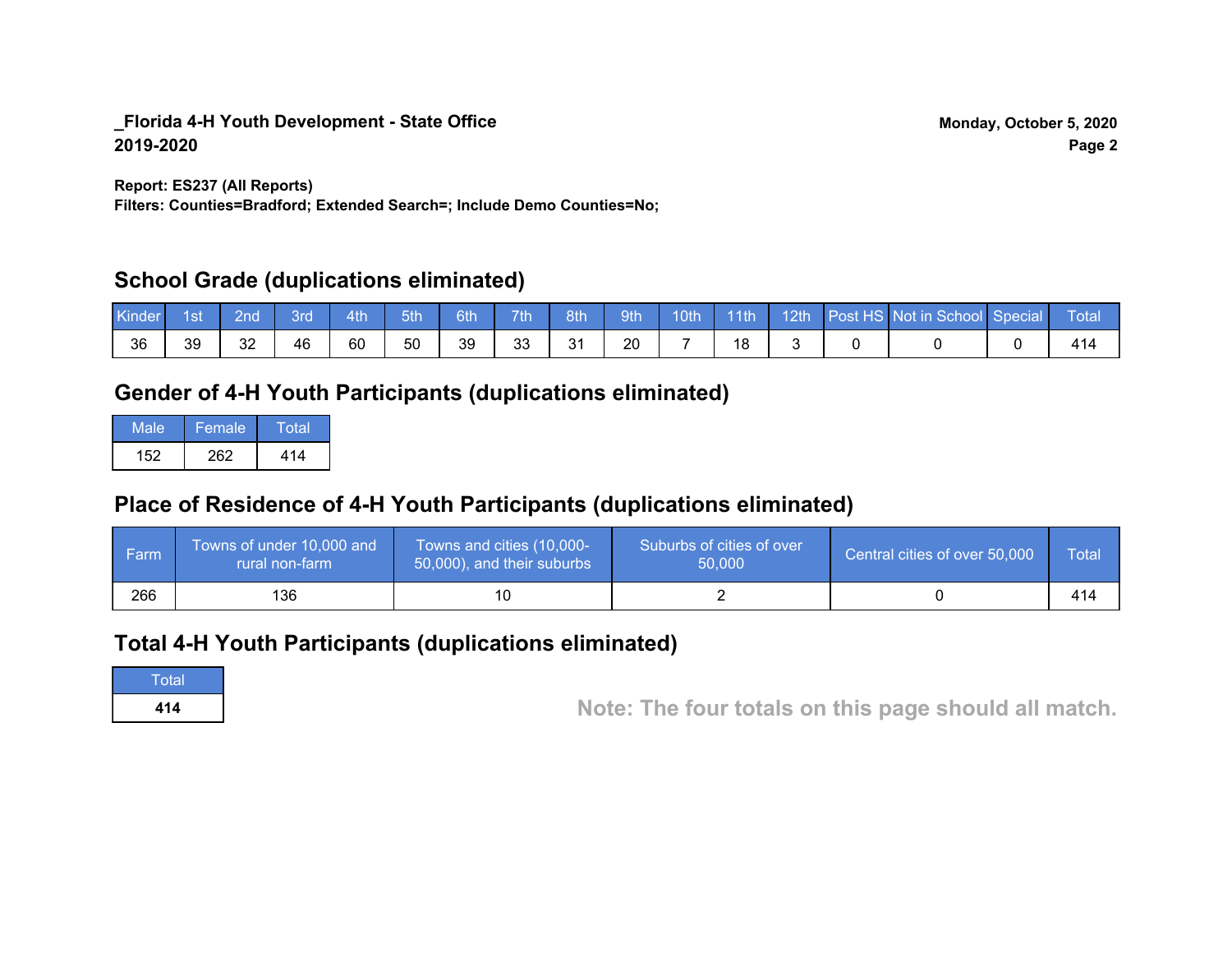**Report: ES237 (All Reports)**

**Filters: Counties=Bradford; Extended Search=; Include Demo Counties=No;**

| <b>ETHNICITY</b>       | <b>TOTAL YOUTH</b> |
|------------------------|--------------------|
| Hispanic or Latino     | 5                  |
| Not Hispanic or Latino | 409                |

Directions: Type in the appropriate numbers for your project. Ethnicity is separate from race. YOu should indicate an ethnicity category for each participant and all racial categories that apply to each participant (i.e. a participant of more than one race would be recorded in each applicable racial category). Ideally, your total participants should equal the total of numbers in your ethicity section. Totals of racial categories will be equal to or greater than your total participants if they all report racial information.

4-H Youth Participants: Any youth taking part in programs provided as a result of action by extension personnel (professional. Paraprofessional. And volunteer). This includes youth participation in programs conducted through 1862, 1890, and 1994 land-grant universities, EFNEP, urban gardening, and other programs that may not actually use the 4-H name and emblem with participants.

| <b>RACE</b>                               | <b>TOTAL YOUTH</b> |
|-------------------------------------------|--------------------|
| American Indian or Alaskan Native         | O                  |
| Asian                                     | O                  |
| <b>Black or African American</b>          | 47                 |
| Native Hawaiian or other Pacific Islander | 0                  |
| White                                     | 361                |
| Youth Indicating More Than One Race       | 4                  |
| <b>Undetermined</b>                       | 2                  |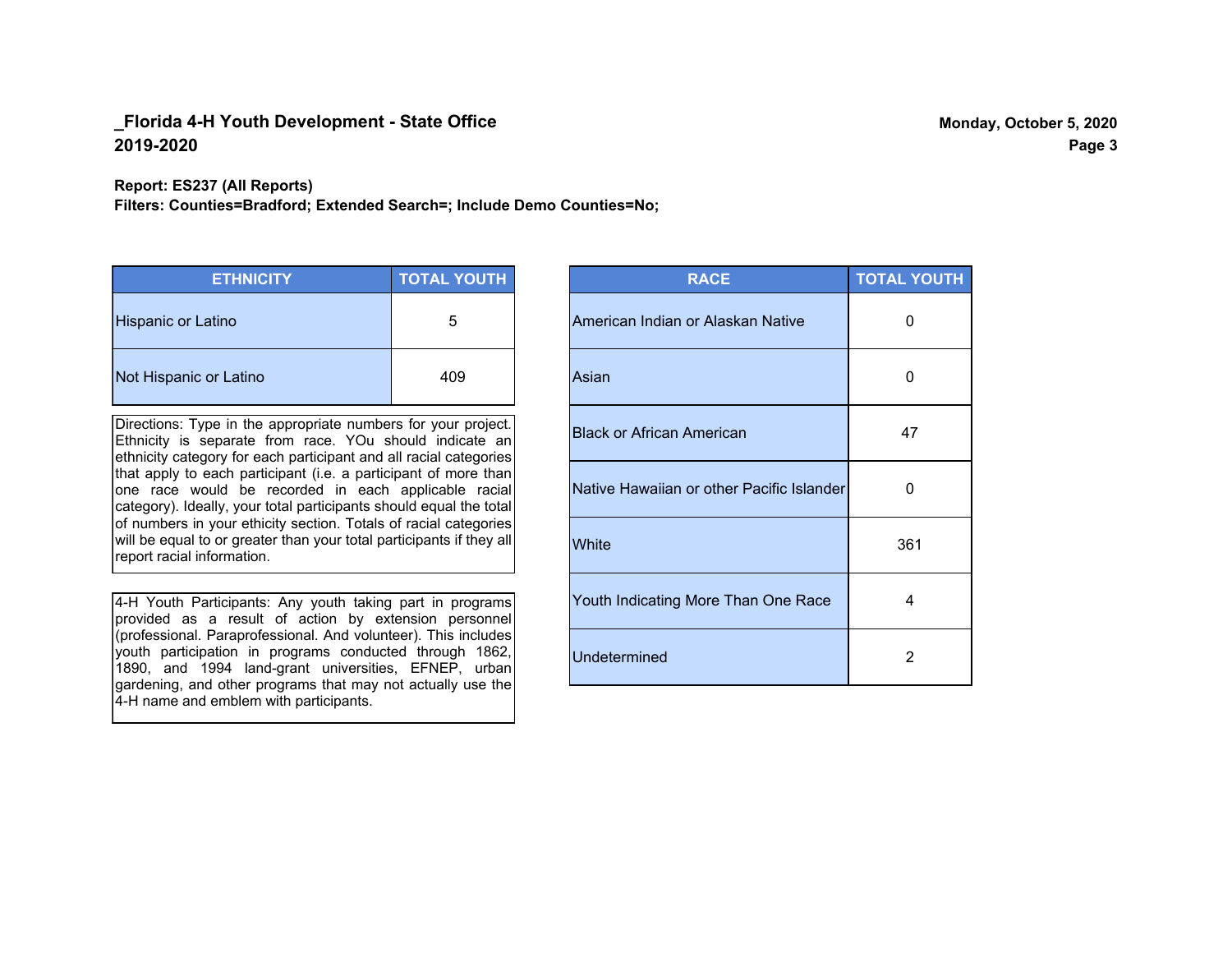**Report: ES237 (All Reports)**

**Filters: Counties=Bradford; Extended Search=; Include Demo Counties=No;**

| Total Number of<br><b>Adult Volunteers</b> | <b>Total Number of</b><br><b>Youth Volunteers</b> | Total |
|--------------------------------------------|---------------------------------------------------|-------|
| 80                                         |                                                   | 85    |

Adult Volunteer: Unpaid support for the 4-H program by an individual beyond high school age.

Youth Volunteer: Unpaid support for the 4-H program by a person who has not yet graduated from high school.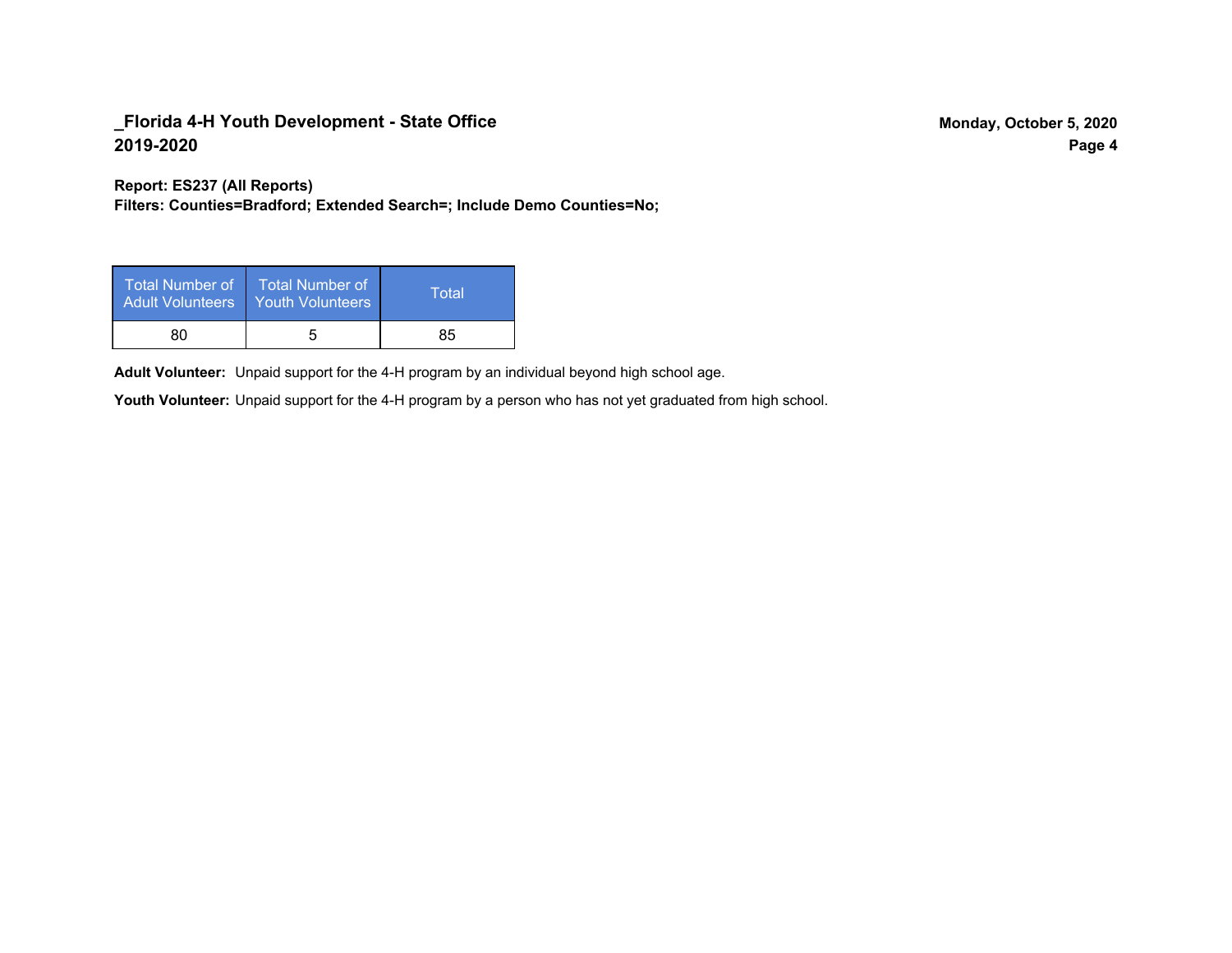#### **Filters: Counties=Bradford; Extended Search=; Include Demo Counties=No; Report: ES237 (All Reports)**

# **Ag in the Classroom** : Agriculture Awareness 8 \_School Enrichment - Agriculture Awareness 0 \_School Enrichment - Pizza Garden 0 8 **Animals** (4-H Cloverbuds- ANIMALS & PETS)-retired project 0 (CAGED BIRDS) Retired Project 0 (GOATS) Retired Project 0 (GOATS-Pygmy) Retired Project 0 (HORSE -Advanced Horsemanship) Retired Project 0 (HORSE -Horsemanship Science) Retired Project 0 (LLAMAS AND ALPACAS)-retired project 0 (POCKET PETS) Retired Project 0 ANIMAL SCIENCES 24  $BEEF$  63 CATS 0 DAIRY CATTLE 0 DOGS 0 GOATS (Dairy) 6 GOATS (Meat) 3 HORSE 3 HORSE (Horseless Horse) 0 PETS 0 POULTRY 6 RABBITS 9 sheep to the control of the control of the control of the control of the control of the control of the control of the control of the control of the control of the control of the control of the control of the control of the SWINE 23 137

## **Biological Sciences** (4-H Cloverbuds-SCIENCE & TECHNOLOGY) Retired Project 0 (Marine/Aquatic- AQUARIUMS) Retired Project 0 (Marine/Aquatic- WETLANDS) Retired Project 0 (Sciences- WINGS) Retired Project 0 (Wildlife - Bats) Retired Project 0 (Wildlife - Butterflies- WINGS) Retired Project 0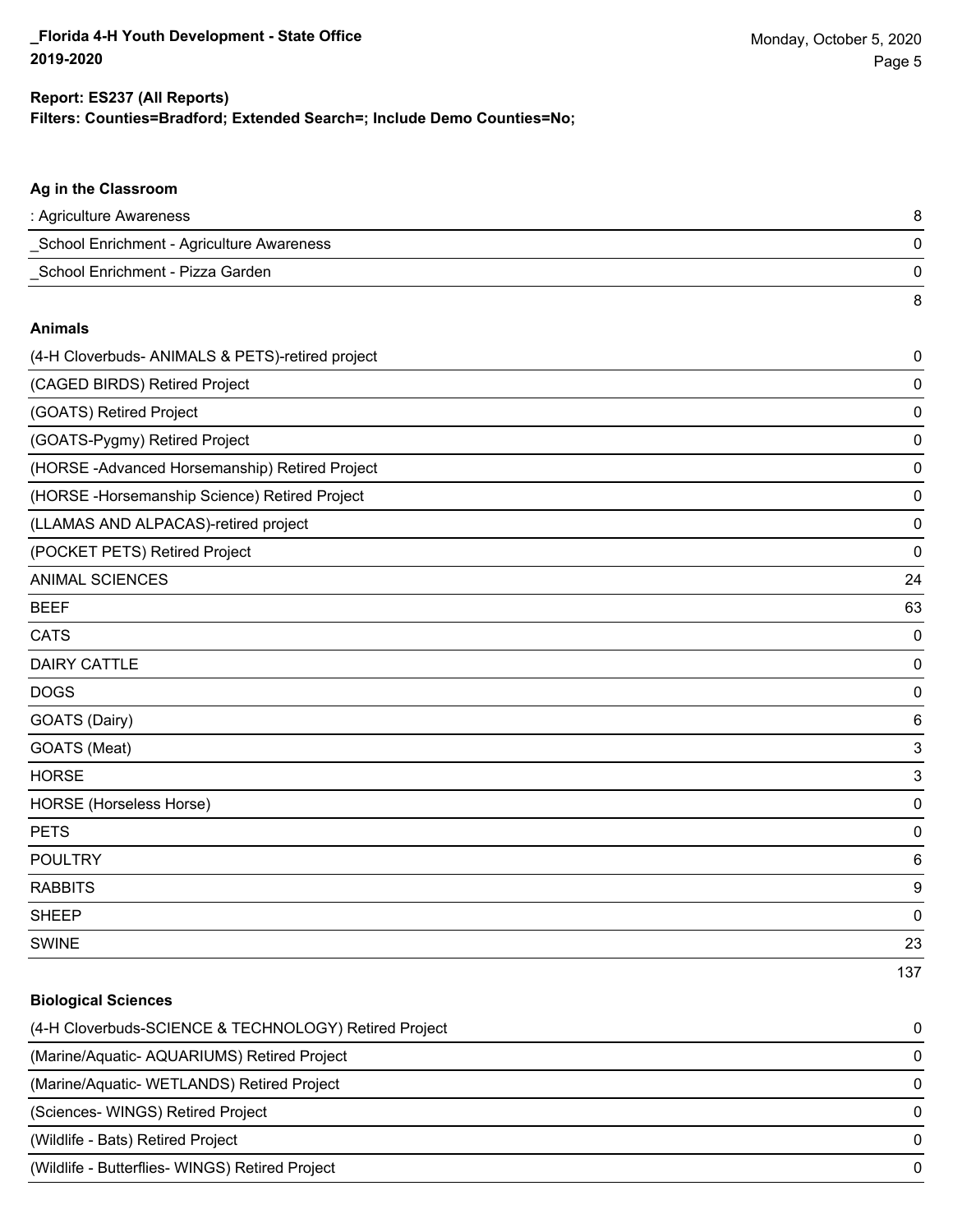### **Report: ES237 (All Reports)**

**Filters: Counties=Bradford; Extended Search=; Include Demo Counties=No;**

| <b>Community / Volunteer Service</b>                                                                    |                |
|---------------------------------------------------------------------------------------------------------|----------------|
|                                                                                                         | 86             |
| <b>VISUAL ARTS</b>                                                                                      | 29             |
| <b>EXPRESSIVE ARTS</b>                                                                                  | 0<br>56        |
| _School Enrichment - 4-H Tropicana Public Speaking Program<br><b>COMMUNICATIONS AND PUBLIC SPEAKING</b> | 0              |
| (VISUAL ARTS) Retired Project                                                                           | 0              |
| (PUBLIC SPEAKING) Retired Project                                                                       | 0              |
| (PHOTOGRAPHY) Retired Project                                                                           | 0              |
| (Leisure Arts- COLLECTIBLES) Retired Project                                                            | $\mathbf 0$    |
| (LEISURE ARTS- Arts & Crafts) Retired Project                                                           | 1              |
| (FILMMAKING) Retired Project                                                                            | 0              |
| (4-H Cloverbuds- VISUAL-LEISURE ARTS) Retired Project                                                   | 0              |
| (4-H Cloverbuds- COMMUNICATIONS) Retired Project                                                        | 0              |
| <b>Communications and Expressive Arts</b>                                                               |                |
|                                                                                                         | $\overline{2}$ |
| CULTURAL AND GLOBAL EDUCATION                                                                           | 0              |
| CITIZENSHIP-COMMUNITY SERVICE                                                                           | $\overline{2}$ |
| <b>CITIZENSHIP</b>                                                                                      | 0              |
| (Citizenship-INTERGENERATIONAL) Retired Project                                                         | 0              |
| (4-H Cloverbuds- CITIZENSHIP)-retired project                                                           | 0              |
| <b>Civic Engagement</b>                                                                                 |                |
|                                                                                                         | 1              |
| <b>VETERINARY SCIENCE</b>                                                                               | 0              |
| <b>SCIENCE DISCOVERY</b>                                                                                | 1              |
| MARINE SCIENCE AND AQUATIC SCIENCES                                                                     | 0              |
| INSECTS (ENTOMOLOGY)                                                                                    | 0              |
| School Enrichment- Natural Sciences                                                                     | 0              |
| School Enrichment - Embryology                                                                          | 0              |
| : Natural Sciences                                                                                      | 0              |
| : Meat Sciences                                                                                         | 0              |
| : Entomology-Apiary/Beekeeping                                                                          | 0              |
| : ABCs of ENTOMOLOGY                                                                                    | 0              |
| (Wildlife- BLUEBIRDS) Retired Project                                                                   | 0              |

(Citizenship-PUBLIC ADVENTURES) Retired Project 0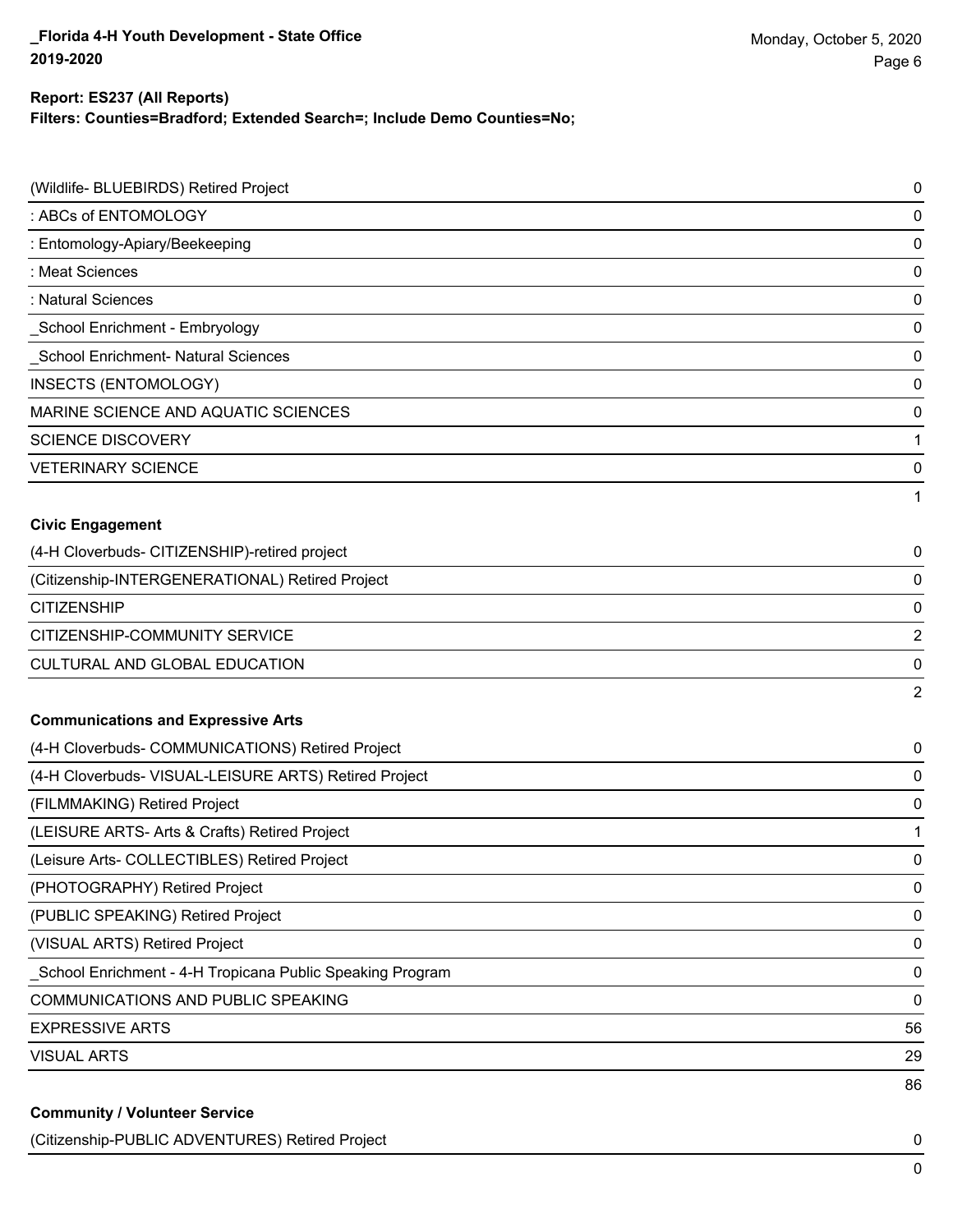**Consumer and Family Science**

### **Filters: Counties=Bradford; Extended Search=; Include Demo Counties=No; Report: ES237 (All Reports)**

| (4-H Cloverbuds- CLOTHING) Retired project                   | 0  |
|--------------------------------------------------------------|----|
| (CHILD DEVELOPMENT Babysitting) Retired Project              | 0  |
| (Clothing - SELECTION) Retired Project                       | 0  |
| (Clothing - SEWING) Retired Project                          | 0  |
| (Clothing-Sewing- QUILTING) Retired Project                  | 0  |
| (CONSUMER EDUCATION AND SHOPPING) Retired Project            | 0  |
| (Human Development - Talking with TJ) Retired Project        | 0  |
| (HUMAN DEVELOPMENT) Retired Project                          | 0  |
| (Human Development-CHOICES) Retired Project                  | 0  |
| (Money Management -FINANCIAL CHAMPIONS) Retired Project      | 0  |
| : Consumer Choices Event                                     | 0  |
| 4-H CLOVERBUDS                                               | 36 |
| Animal Science- ALL ABOUT ANIMALS                            | 0  |
| Animal Sciences- LIVESTOCK JUDGING                           | 0  |
| Animals-PETS/SMALL ANIMALS                                   | 0  |
| CHILD DEVELOPMENT & CHILD CARE                               | 1  |
| Citizenship-SERVICE LEARNING                                 | 0  |
| <b>CLOTHING &amp; SEWING</b>                                 | 0  |
| <b>Exploring Farm Animals</b>                                | 0  |
| Hog-n-Ham Project                                            | 0  |
| Marine Science                                               | 0  |
| <b>MONEY MANAGEMENT</b>                                      | 0  |
| Performing Arts-DANCE/MOVEMENT                               | 0  |
| Pet Pals                                                     | 0  |
| Plant Pals, K-3 (5-8 yrs)                                    | 0  |
| test                                                         | 0  |
| Wildlife - Birds                                             | 0  |
|                                                              | 37 |
| <b>Environmental Education / Earth Sciences</b>              |    |
| (4-H Cloverbuds- ENVIRONMENT-Earth Sciences) Retired Project | 0  |
| : Recycling                                                  | 0  |
| : Water Education                                            | 0  |
| School Enrichment - Project Learning Tree                    | 0  |
| School Enrichment- Environmental Sciences                    | 0  |
| <b>EARTH SCIENCES</b>                                        | 0  |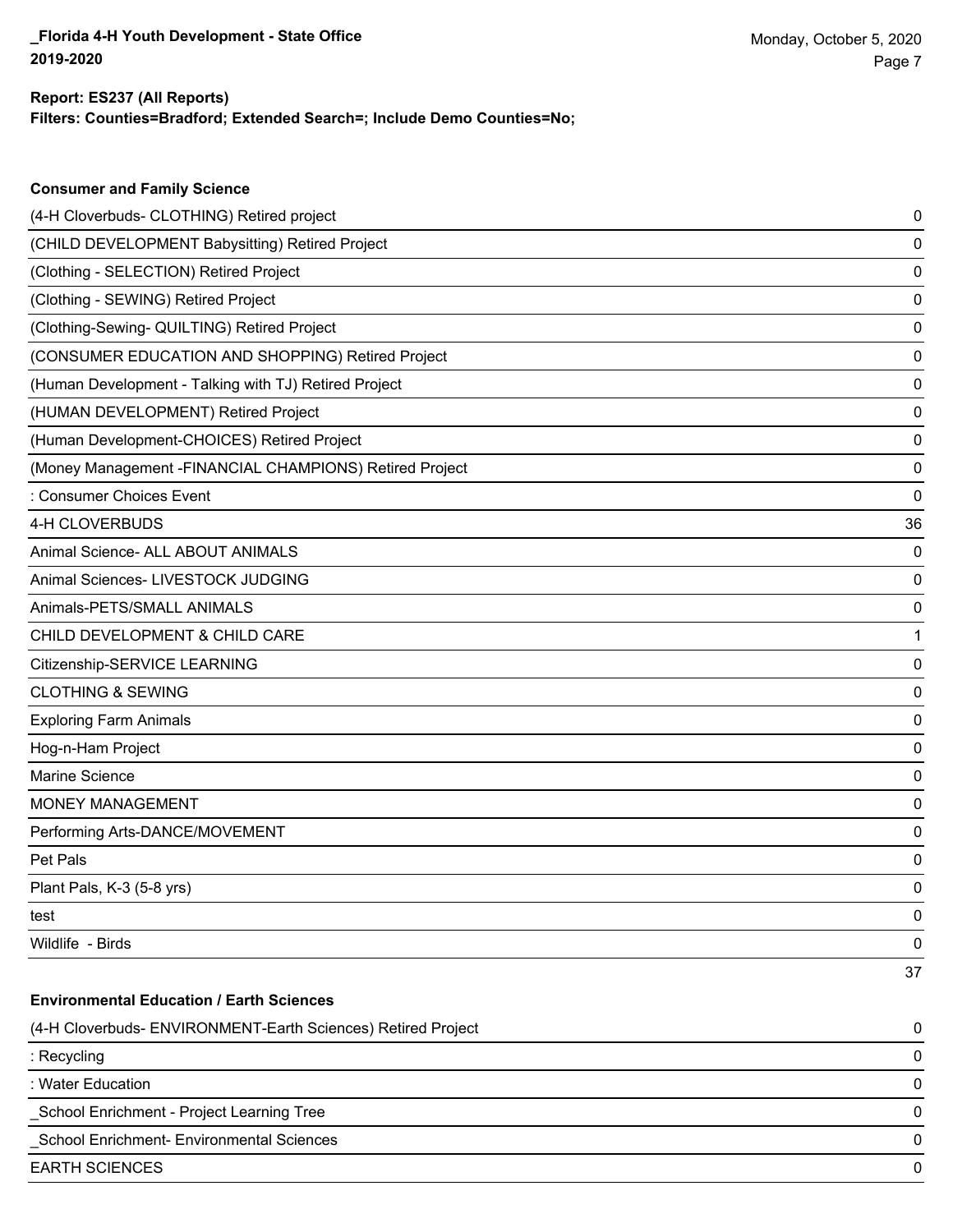31

### **Report: ES237 (All Reports)**

**Filters: Counties=Bradford; Extended Search=; Include Demo Counties=No;**

| <b>ENERGY</b>                                         | $\mathbf 0$ |
|-------------------------------------------------------|-------------|
| <b>ENVIRONMENTAL SCIENCES</b>                         | 0           |
| <b>FORESTRY</b>                                       | 0           |
| <b>OUTDOOR EDUCATION</b>                              | 0           |
| SOIL AND WATER SCIENCES                               | 0           |
| <b>SPORTFISHING</b>                                   | 0           |
| <b>SS - SHOOTING SPORTS</b>                           | 0           |
| <b>SS-ARCHERY</b>                                     | 1           |
| SS-HUNTING 10y/o                                      | 0           |
| SS- MUZZLELOADING 12y/o                               | $\mathbf 0$ |
| SS-RIFLE, AIR                                         | 0           |
| SS- RIFLE, SMALL BORE                                 | $\mathbf 0$ |
| SS-SHOTGUN 10y/o                                      | 0           |
| <b>WILDLIFE &amp; HABITATS</b>                        | 0           |
|                                                       | 1           |
| <b>Foods and Nutrition</b>                            |             |
| (4-H Cloverbuds- FOODS & NUTRITION) Retired Project   | 0           |
| (Food - SPORTS NUTRITION) Retired Project             | 0           |
| (FOOD AND FOOD PRESERVATION SCIENCES) Retired Project | 0           |
| (FOOD PREP AND COOKING) Retired Project               | 0           |
| (Food Prep- BREADS & BREADMAKING) Retired Project     | 0           |
| (Food Prep- DAIRY FOODS) Retired Project              | $\mathbf 0$ |
| (Food Prep- MICROWAVE MAGIC) Retired Project          | 0           |
| (Food Science- FOOD PRESERVATION) Retired Project     | 0           |
| School Enrichment - Up for the Challenge              | $\mathbf 0$ |
| _School Enrichment - YUM                              | 0           |
| _School Enrichment - YUMMEE                           | $\mathbf 0$ |
| <b>School Enrichment- Nutrition</b>                   | 0           |

#### **Health**

| (Health-HEALTH ROCKS) Retired Project       | 0            |
|---------------------------------------------|--------------|
| (HEALTH: PHYSICAL ACTIVITY) Retired Project | 0            |
| : Healthy Living                            | 0            |
| PERSONAL WELL BEING                         | 0            |
|                                             | <sup>n</sup> |

FOOD & NUTRITION 31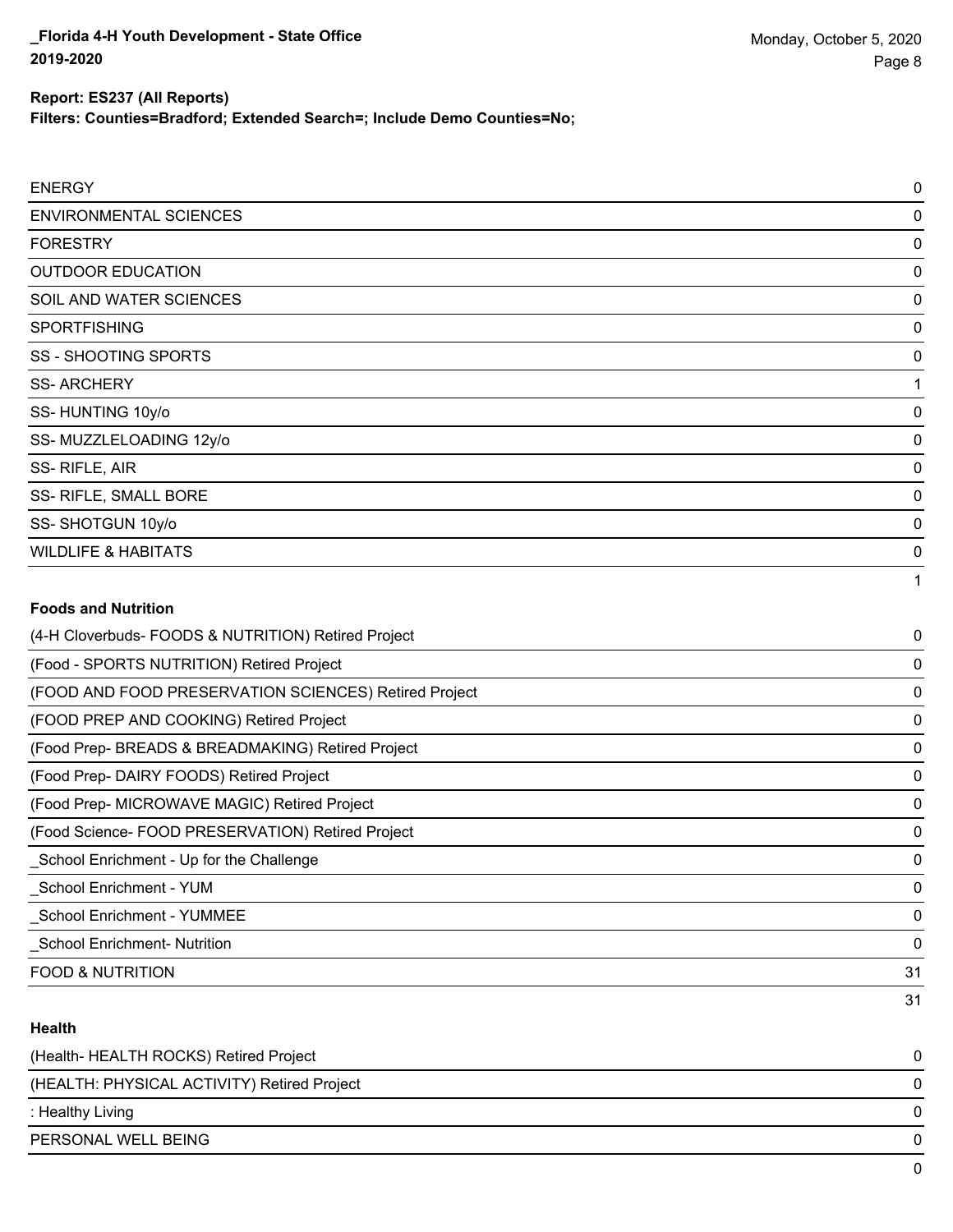### **Report: ES237 (All Reports)**

**Filters: Counties=Bradford; Extended Search=; Include Demo Counties=No;**

| <b>Leadership and Personal Development</b>                 |    |
|------------------------------------------------------------|----|
| (4-H Cloverbuds- LEADERSHIP) Retired Project               | 0  |
| (4-H Cloverbuds_DISCOVERY Projects) Retired Project        | 0  |
| (Home Environment- CHANGING SPACES) Retired Project        | 0  |
| (Plant Sciences - Mowing for Money) Retired Project        | 0  |
| (Workforce Prep- CAREER DEVELOPMENT) Retired Project       | 0  |
| (Workforce Prep- ENTREPRENEURSHIP) Retired Project         | 0  |
| : Character Education                                      | 0  |
| : Personal Development                                     | 0  |
| <b>EXPLORING 4-H</b>                                       | 50 |
| LEADERSHIP DEVELOPMENT                                     | 5  |
| <b>WORKPLACE PREPARATION</b>                               | 0  |
|                                                            | 55 |
| <b>Personal Safety</b>                                     |    |
| (Health and Safety- ATV SAFETY) Retired Project            | 0  |
| (Health- EMERGENCY PREPARDNESS) Retired Project            | 0  |
| <b>ATV SAFETY</b>                                          | 0  |
| <b>SAFETY</b>                                              | 0  |
|                                                            | 0  |
| <b>Physical Sciences</b>                                   |    |
| (ASTRONOMY) Retired Project                                | 0  |
| : Weather and Climate                                      | 0  |
| <b>AEROSPACE</b>                                           | 0  |
|                                                            | 0  |
| <b>Plant Science</b>                                       |    |
| (4-H Cloverbuds- PLANT SCIENCES-Gardening) Retired Project | 0  |
| (GROWING CITRUS) Retired Project                           | 0  |
| (Plant Sciences-GARDENING) Retired Project                 | 1  |
| (Plants - Gardening - FLOWERS) Retired Project             | 0  |
| (Plants - Gardening - VEGETABLES) Retired Project          | 0  |
|                                                            |    |

(Plants -Gardening-CONTAINER GARDENING) Retired Project 0

\_School Enrichment- Gardening and Plants 91

GARDENING AND PLANTS 1

GARDENING AND PLANTS: JR MASTER GARDENER 0